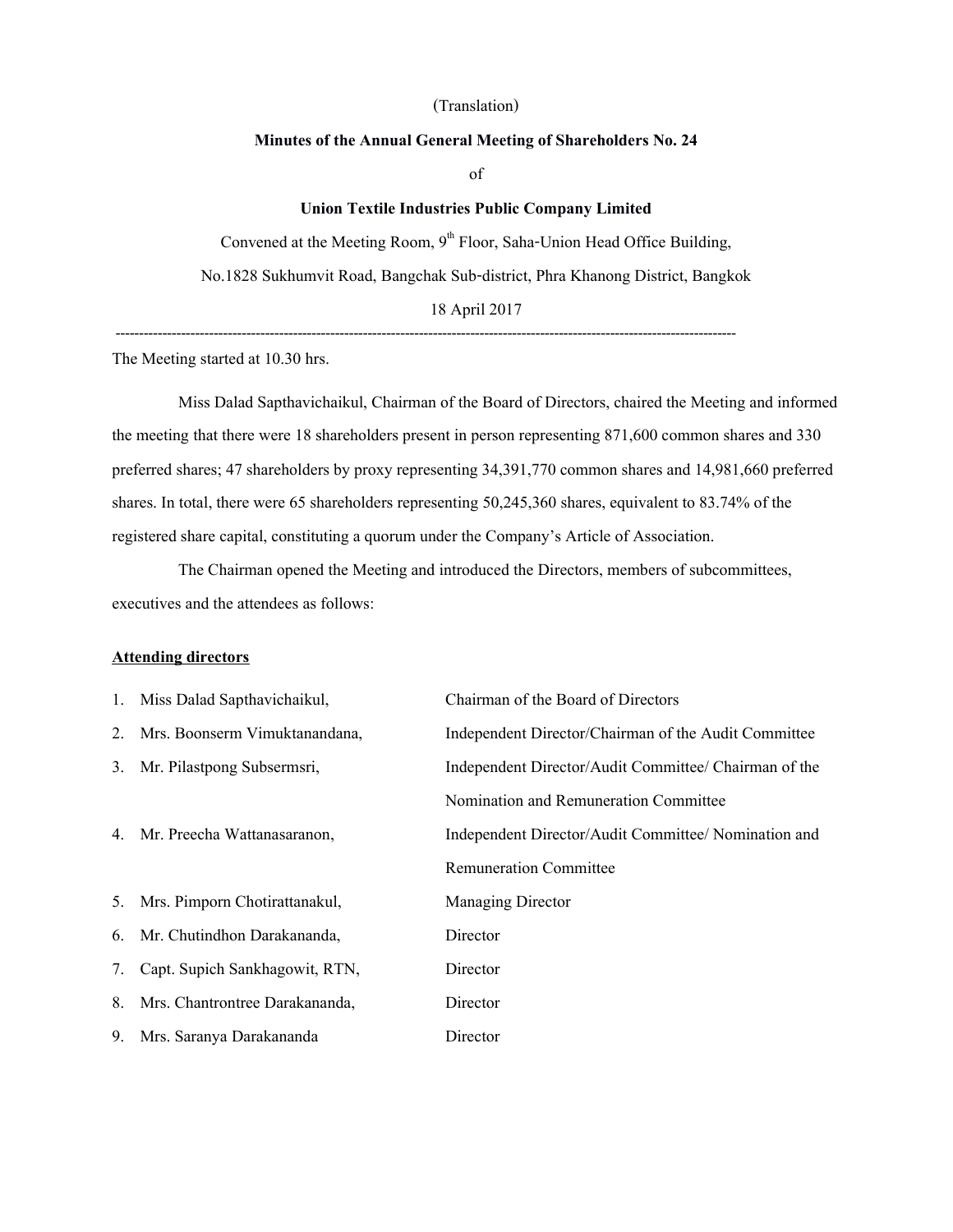## **Attendees**

| $\mathbf{1}$ | Mrs. Poonnard Paocharoen,       | Company auditors from EY Office Limited. |
|--------------|---------------------------------|------------------------------------------|
| 2            | Miss Utjanotai Poosanasuwansri  | Assistant auditor.                       |
| 3            | Miss Prayoon Sripraram          | Finance and Accounting Manager.          |
|              | 4 Mrs. Chadaporn Jeamsakulthip: | Company Secretary.                       |
|              |                                 |                                          |

Before proceeding with the agenda of the Meeting, the Chairman advised that a resolution in each agenda shall be passed on the basis of 1 (one) share per 1 (one) vote. For Shareholders present in person or proxies who were entitled to cast the votes, in favor, objections or abstentions, shall cast the vote in ballot received upon registration. For proxies who already cast the votes in each agenda in the Proxy Form, the Company already collected and to be added to the votes in this Meeting. The Company would report the result of vote counting of each agenda when completed the Meeting conduct. For convenience, only votes of objections or abstentions will be counted, so shareholders who cast theirs voted objection or abstention in ballots and show the ballots so that the company staff could picked up. These picked-votes should be deducted from the total votes of the shareholders and the remaining votes would be counted as in favor votes. For transparency of votes counting, invited a volunteer shareholder acting the vote counting witness whom Mr. Sinmahut SukJit, a proxy from the Bangkok Bank Public Company Limited, accepted.

The Chairman then informed the Meeting that, as the Company offered shareholders with an opportunity to propose matters that may be beneficial to the Company to be included in the AGM agenda in advance as per the criteria and methods prescribed by the Company during 1 October 2016 to 31 December 2016 through the Company's website. Finally there was no shareholder proposing any matter to be considered as a meeting agenda.

The Chairman then proceeded with the agenda of the Meeting as follows:

### **Agenda 1 Certifying the Minutes of the Annual General Meeting of the Shareholders No. 23**

The Chairman informed the Meeting that the Company prepared the Minutes of the Annual General Meeting of Shareholders No.23 convened on 19 April 2016, completely within 14 days after the meeting date and submitted a copy of the minutes of the meeting to the Stock Exchange of Thailand (SET) and the Ministry of Commerce within the period prescribed by law, and also disclosed on the Company's website. And sent the minutes of the meeting together with the invitation letter for consideration in advance. The Chairman thus proposed the Meeting to certify the Minutes of the Annual General Meeting of Shareholders No.23.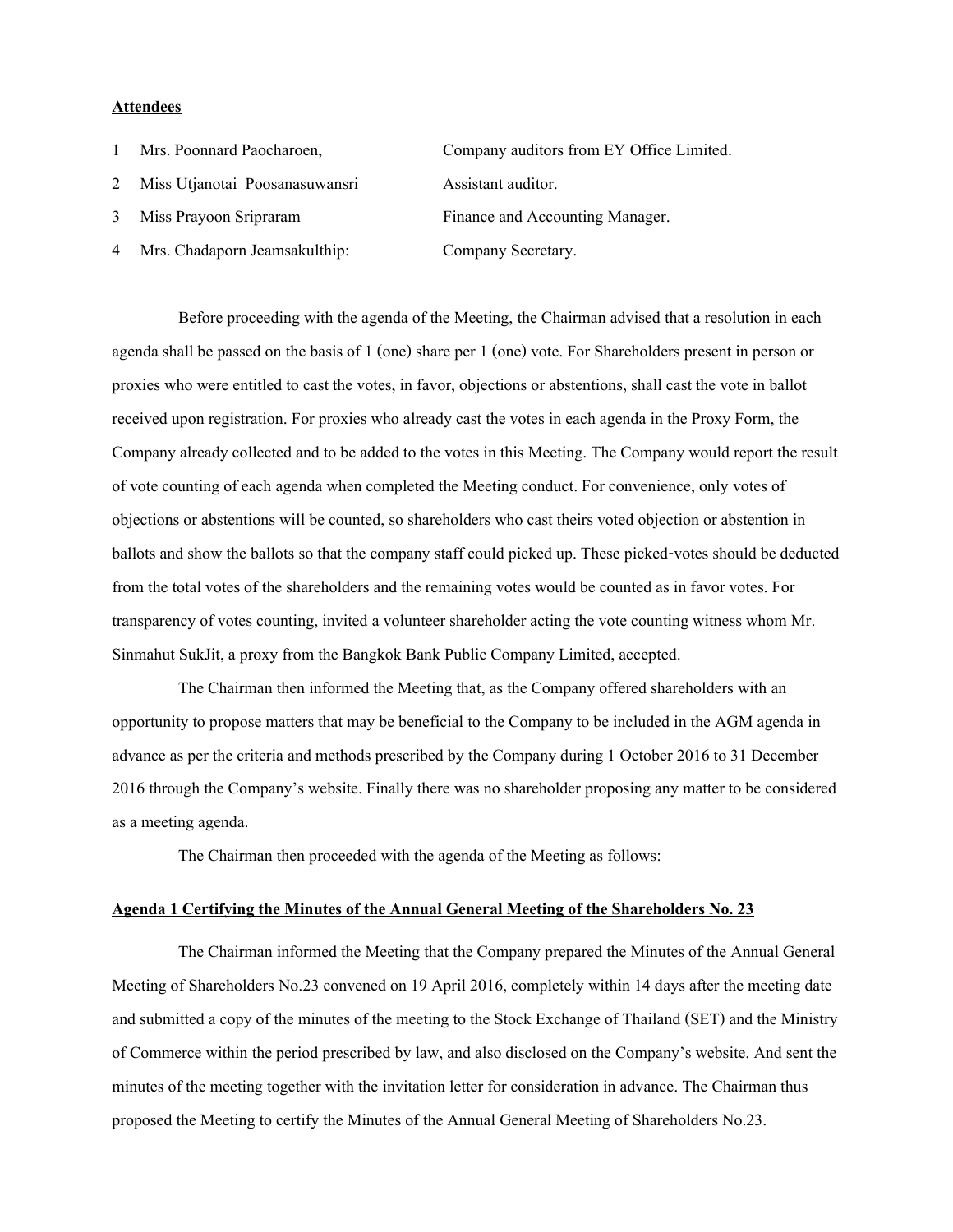Resolution: The Meeting unanimously certified the Minute of the Annual General Meeting of the Shareholders No.23, with 50,245,360 votes in favor; 0 objection; 0 abstention; and 0 invalid.

## **Agenda 2 Acknowledging the report on the Company's operating performances of the previous year.**

The Chairman of the Meeting requested Mrs. Pimporn Chotirattanakul, Managing Director, reported the Company's operating results of the previous year to the Meeting for acknowledgment.

Mrs. Pimporn Chotirattanakul, Managing Director, reported as follows;

## General situations in 2016:

- The EU economy recovery still slowdown.
- The result of Brexit referendum worried in uncertainty about political and economic prospects.
- Fluctuations in global financial markets followed the rise of US interest rates.
- Thailand economic situation: Exports still subdued as the economic of trading country slowdown.

## Factors that affect business operations:

- Cotton world market prices varied according to cotton inventories in the world market.
- Economic crisis of the trading countries affect volume of sales orders.
- Crude oil prices increased.
- Fluctuations of exchange rates affect price determinations and revenue.

The operating results in 2016, the Company had incomes from sales and services 734 million Baht, increased 5 million Baht or 1% from the previous year, comprising export sales 618 million Baht, local sales 116 million Baht, and other incomes 58 million Baht. The Company had total revenue of 792 million Baht, increased 16 million Baht or 2%. The costs and expenses consisted of the costs of sales 682 million Baht, the selling expenses 22 million Baht, administrative expenses 58 million Baht, and financial costs 1 million Baht, and expenses of tax revenue 3 million Baht. The Company had 32 million Baht net profit in the Separate financial statements and realized share of profit from investment in associated company 4 million Baht. Then, the Company's net profit, according to the financial statement in which the equity method is applied, amounted to 36 million Baht.

Regarding assets management, financial position and liquidity as of 31 December 2016, the Company had total assets of 992 million Baht, total liabilities of 137 million Baht and shareholders' equity of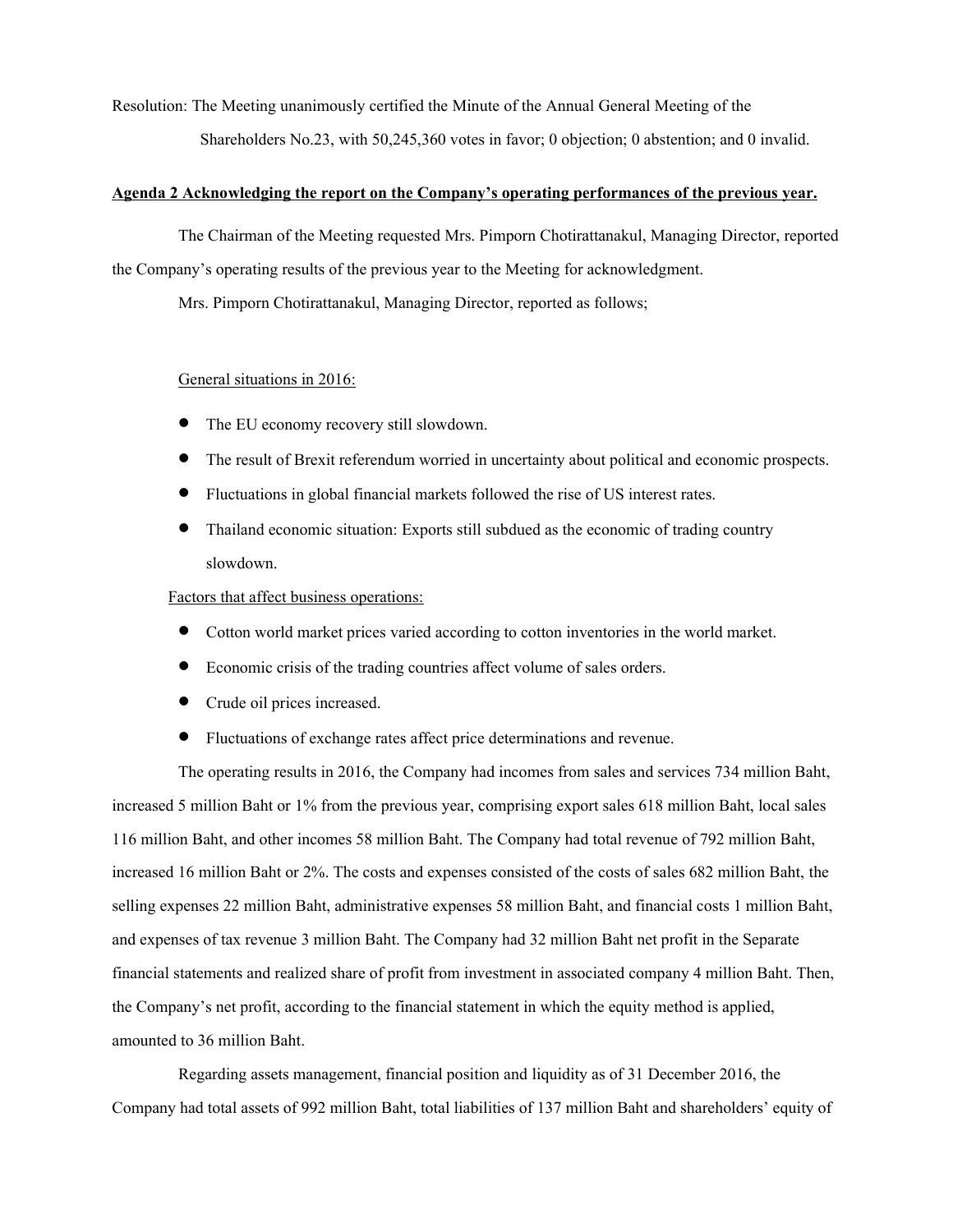855 million Baht. D/E ratio was equal to 0.16:1 times and the liquid ratio was equal to 4.27 times which indicated that the financial status of the Company was secured and high liquidity.

Regarding cash flow and capital adequacy, the Company obtained net cash flows from the operating activities amounted to 108 million Baht and used in the investing activities amounted 15 million Baht. In summary, the cash and cash equivalents increased from the beginning balance amounted 93 million Baht due to the operating results improved.

Mr. Anu Wongsankit, a shareholder, asked about:

- 1. Effect of exchange rate on business.
- 2. The Company has rented spinning machines; it is not in use and to be sold or not.

3. Handling sales objections when cotton prices increased; reasons fordecreasing the gross profit margin and increasing the net profit margin.

The Managing Director answered as follows;

- 1. In 2016, export sales to Europe increased; Euro exchange rate fluctuated a lot; the Company follow up closely; to reduce exchange rates risk, the Company uses forward contract measure. For products sold in US dollars, the Company uses matching measure with cotton purchased in US dollars and forward contract measure for the excess. In the past year, the Company could manage risk, resulting gain from exchange rate.
- 2. At present, the renting spinning machines is not in use; resulting from determining the breakeven point to keep production costs down and capable to competitive; the Company has additional income from this renting.
- 3. There will be sale negotiations every quarter; sales prices will be determined based on cotton prices; profits came from better management of other costs, making total cost of production decreased.

Resolution: The Meeting acknowledged the Board of Directors' report on the previous year's performance.

# **Agenda 3 Approving the Balance Sheet and Statements of Profit and Loss or Report and financial statement for the year ended 31 December 2016.**

The Chairman informed the Meeting that, according to the Public Limited Companies Act and the Company's Article of Association, Section 44, the Company shall prepare the balance sheets and the profit and loss accounts for the year ended on the Company's accounting period; and shall provide the audit and certification from the auditor to be proposed to the Annual General Meeting of Shareholders for consideration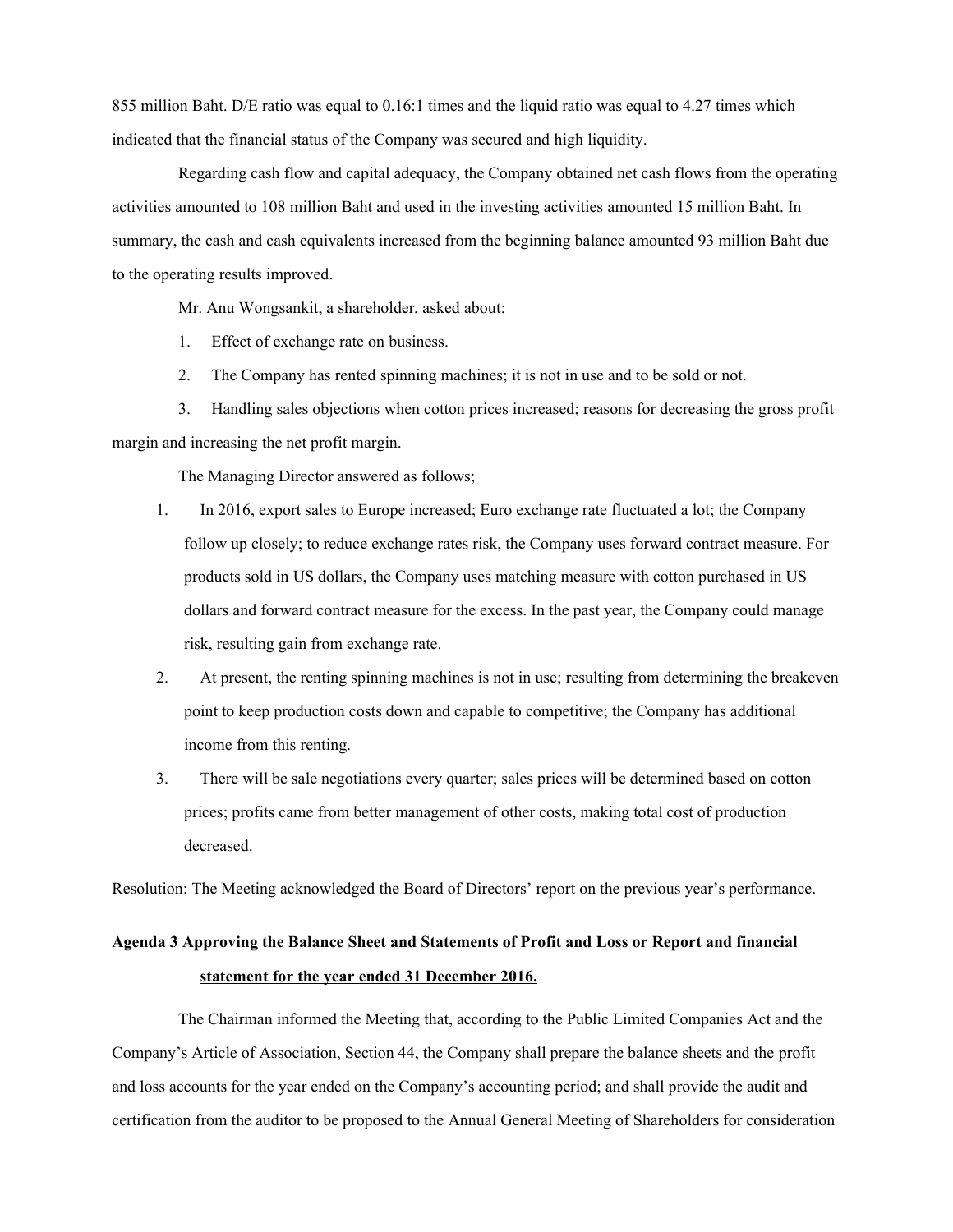and approval.

The Board of Directors considered the matter and deemed to propose the Meeting consider and approve the balance sheets and the profit and loss accounts (financial statements) for the year ended 31 December 2016 audited by the Company auditor of EY Office Limited and certified by the Audit Committees and Board of Directors. Details of the financial statements appeared in the Annual Report of 2016 from Page 52 onwards.

Mr.Anu Wongsankit, a shareholder, asked if there is any plan to use 105.35 million Baht bank deposits and bonds;details about the 11-million Baht restricted bond and investment in available-for-sale securities.

The Chairman replied that doing business need to generate cash flow; there might be investment in the future, but not decided yet.

The Managing Director added if there is no investment plan in a short period of time, there might be buying Bank of Thailand Bond, toget better interest than bank deposit and tax-exempt. The 11-million Baht restricted bond is pledge with Metropolitan Electricity Authority to guarantee the usage of electricity, better benefit than bank guarantee: no fee and gain interest. The Investment in available-for-sale securities is investment in Saha-Union plc.

(Remark: On this agenda, there were 2 additional shareholders attending the Meeting, representing 160 shares)

Resolution: The Meeting unanimously endorsed the Balance Sheet and Profit and Loss Statement for the year ending 31 December 2016, with 50,245,520 votes in favor; 0 objection; 0 abstention; 0 invalid.

### **Agenda 4 Approving the appropriation of profit allocation.**

The Chairman informed the Meeting that the Company has a policy of dividend payment based on operating results at the rate of not less than one-third of the annual net profits after deduction of accumulated loss (if any) as per the separate financial statements. Whereby, the Public Limited Companies Act and the Company's Article of Association, Section 47, have prescribed that the Company shall allocate at least 10% of the annual net profits as legal reserves, deducted by the balance brought forwards of the accumulated loss (if any) until the amount of reserves shall be at least equal to 25% of the registered capital.

According to the separate financial statements of 2016 ended 31 December 2015, audited and certified by the auditor and approved by the Audit Committees, the Company had net profit amounted to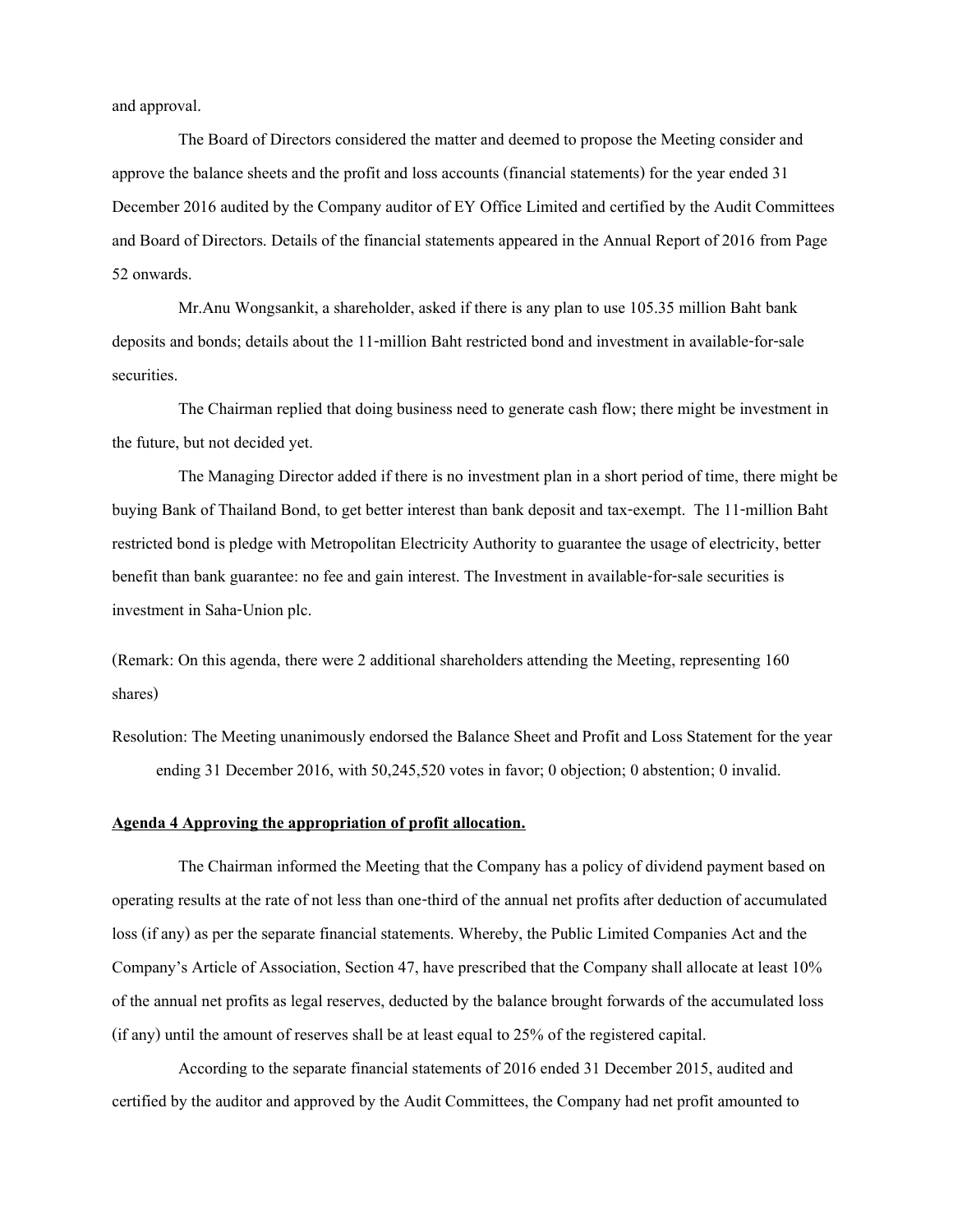32,533,605 Baht. The Company had legal reserves equal to 25% of the registered capital as per the Company's Article of Association and still had cumulative losses amounted to 98,710,526 Baht. Therefore, the Board of Directors proposed the matter to the shareholders for consideration and approval of cessation of dividend payment for the Common Shareholders for the year 2016 due to the Company still had accumulated loss. According to the Company's Article of Association, the dividend which the Preferred Shareholders were entitled to receive at 14% annually, would be accumulated, as the 2016 rightful dividend, for a period not longer than 7 years.

Mr. Anu Wongsankit, a shareholder, asked about alternative ways to eliminate the accumulated deficit: business management or sales of property.

The Chairman replied that managing business to have profits and use of property to the maximum benefit need to take times to meet those objectives; sales of property is an alternative way to eliminated the accumulated deficit, but the potential of the property must be taken into consideration; if there is good opportunity to develop or take more benefit, should it be a better alternative; the Company will do as best as possible.

Resolution: The Meeting resolved to cease of dividend payment for the Common Shareholders for the year 2016 due to the Company still had accumulated loss. According to the Company's Article of Association, the dividend which the Preferred Shareholders were entitled to receive at 14% annually, would be accumulated, as the 2016 rightful dividend, for a period not longer than 7 years, with 50,245,520 votes in favor; 0 objection; 0 abstention; and 0 invalid.

## **Agenda 5 Appointing the new Directors, defining their authorities and fixing remuneration.**

### 5.1 Appointing the new Directors.

The Chairman advised the meeting that, according to the Public Limited Companies Act and the Company's Article of Association, Section 19, prescribed that at each Annual Shareholders' General Meetings, one- third of the directors shall be retired and may be re-elected.

At present, the Company has 9 directors. In this Annual General Meeting of Shareholders, there were 3 directors to be released from office by rotation, namely: 1. Capt. Supich Sankhagowit RTN; 2. Mrs. Chantrontree Darakananda; 3. Mrs. Saranya Darakananda.

The Board of Directors, excluding the relevant directors, considered the matter and passed resolution to approve according to the guidelines for consideration as proposed by the Nomination and Remuneration Committee. Therefore, it was deemed expedient to nominate them to shareholders to consider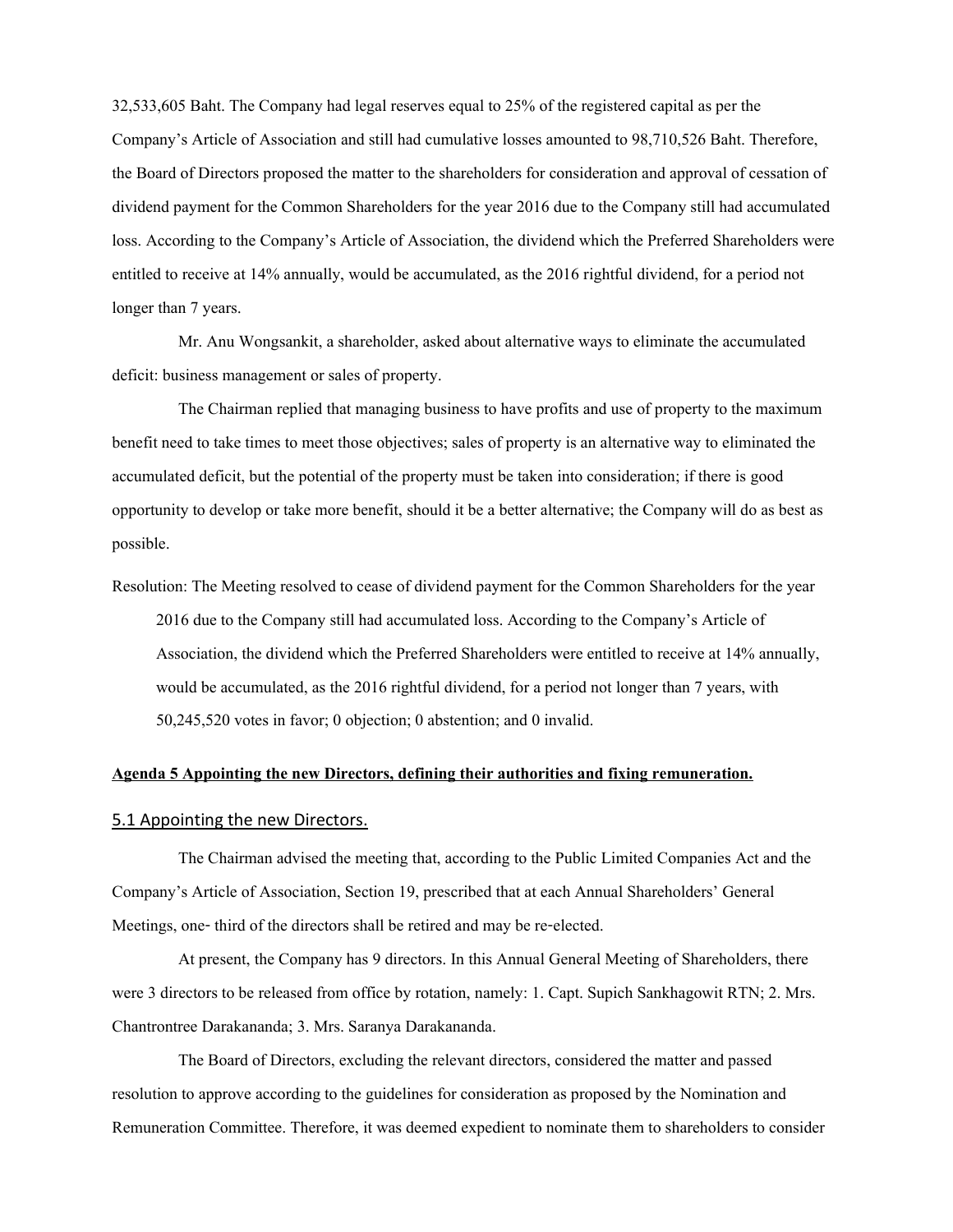and re-elect all 3 retiring directors as the Company's directors for another term in office; whereas, the abovementioned persons were fully qualified according to the Articles of Association, the Public Limited Companies Act and the criteria as prescribed by the Company. For more details, please see Attachment 3 and 4 provided with the notification to attend the Shareholders' General Meeting.

Before the passing of resolution for election of directors, the Chairman requested shareholders to consider the procedure of director election whether directors should be elected wholly or individually.

Mr. Wittaya Chankum, a proxy of minority shareholders, proposed that election method would be wholly elected and re-elect the 3 retired directors, proposed by the Board of Directors, for another term in office.

Resolutions: The Meeting considered the matters and passed resolutions, as follows:

- 1. The Meeting passed unanimous resolution to approve the method of director election in whole, with 50,245,520 votes in favor; 0 objection; 0 abstention; and 0 invalid.
- 2. The Meeting unanimously approved the appointment of the retired Directors to re-elect for another term in office, namely: 1. Capt. Supich Sankhagowit RTN; 2. Mrs. Chantrontree Darakananda; 3. Mrs. Saranya Darakananda; with 50,245,520 votes in favor: 0 objection; 0 abstention; and 0 invalid.

## The Company then has 9 directors as follows:

- 1. Miss Dalad Sapthavichaikul
- 2. Mrs. Boonserm Vimuktanandana
- 3. Mr. Pilastpong Subsermsri
- 4. Mr. Preecha Wattanasaranon
- 5. Mrs. Pimporn Chotirattanakul
- 6. Capt. Supich Sankhagowit, RTN
- 7. Mr. Chutindhon Darakananda
- 8. Mrs.Chantorntri Darakananda
- 9. Mrs. Saranya Darakananda.

## 5.2 Defining the Directors' Authorities.

The Chairman reported to the Meeting that the Board of Directors proposed the matter for shareholders' consideration and determination of Directors' authorities, as follows: "Two Directors, with the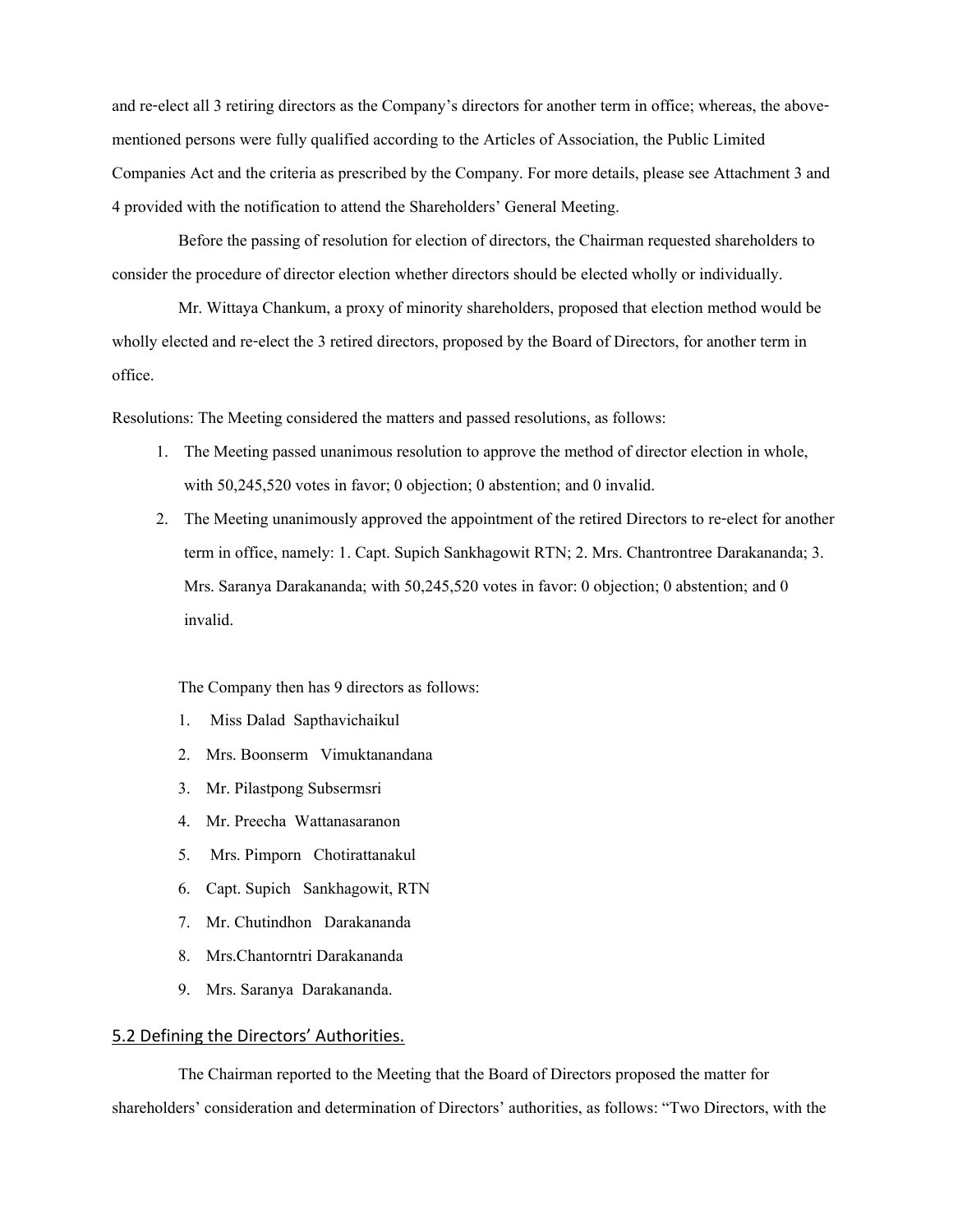exceptions of Mrs. Boonserm Vimuktanandana, Mr. Pilastpong Subsermsri and Mr. Preecha Wattanasaranon, who are the Audit Committee and/or Independent Directors, co-sign and affix the Company Seal".

Resolution: The Meeting unanimously defined the scope of Directors' authority as follows: "Two Directors, with the exceptions of Mrs. Boonserm Vimuktanandana, Mr. Pilastpong Subsermsri and Mr. Preecha Wattanasaranon, who are the Audit Committee and/or Independent Directors, co-sign and affix the Company Seal" with 50,245,520 votes in favor; 0 objection; 0 abstention; and 0 invalid.

### 5.3 Fixing the Directors' Remuneration.

The Chairman informed the Meeting that the Board of Directors deemed proposing for shareholders' consideration and approval of remunerations of the Board of Directors for the year 2017, duly considered by the Nomination and Remuneration Committee, with the amount of not exceeding 1,500,000 Baht per year (same as the year 2016); and The Board of Directors was assigned to handle its proper allocations (details of the remuneration of each member of the Board of Directors and subcommittees was shown in the Annual Report of 2016; Page 20).

Resolution: The Meeting unanimously approved to fix the 2017 Directors' remuneration at an amount not exceeding 1.5 Million Baht per year. The Board of Directors was assigned to handle its proper allocations, with 50,245,520 votes in favor; 0 objection; 0 abstention; and 0 invalid.

## **Agenda 6 Appointment of the Auditors for 2017 and Fixing their remunerations.**

The Chairman reported to the Meeting that, according to the Public Limited Companies Act and the Company's Article of Association, Section 52, it is prescribed that the Annual General Meeting of Shareholders shall appoint the auditor and fix auditing fees on an annual basis; provided that the existing auditor may be reappointed.

The Board of Directors considered the matter and passed resolution to approve the proposal of Audit Committee. Therefore, the Board of Directors proposed the matter to shareholders for consideration and appointment auditors of EY Office Limited to be company auditor for the fiscal year 2017 as follows;

- 1 Mrs. Poonnard Paocharoen CPA No.5238 (Company auditor year 3)or
- 2 Miss Tippawan Nananuwat, CPA No. 3459 or
- 3 Miss Vissuta Jariyathanakorn CPA No. 3853 or
- 4 Mr. Khitsada Lerdwana CPA No.4958.

The above mentioned auditors have qualifications that comply with the guidelines of The Securities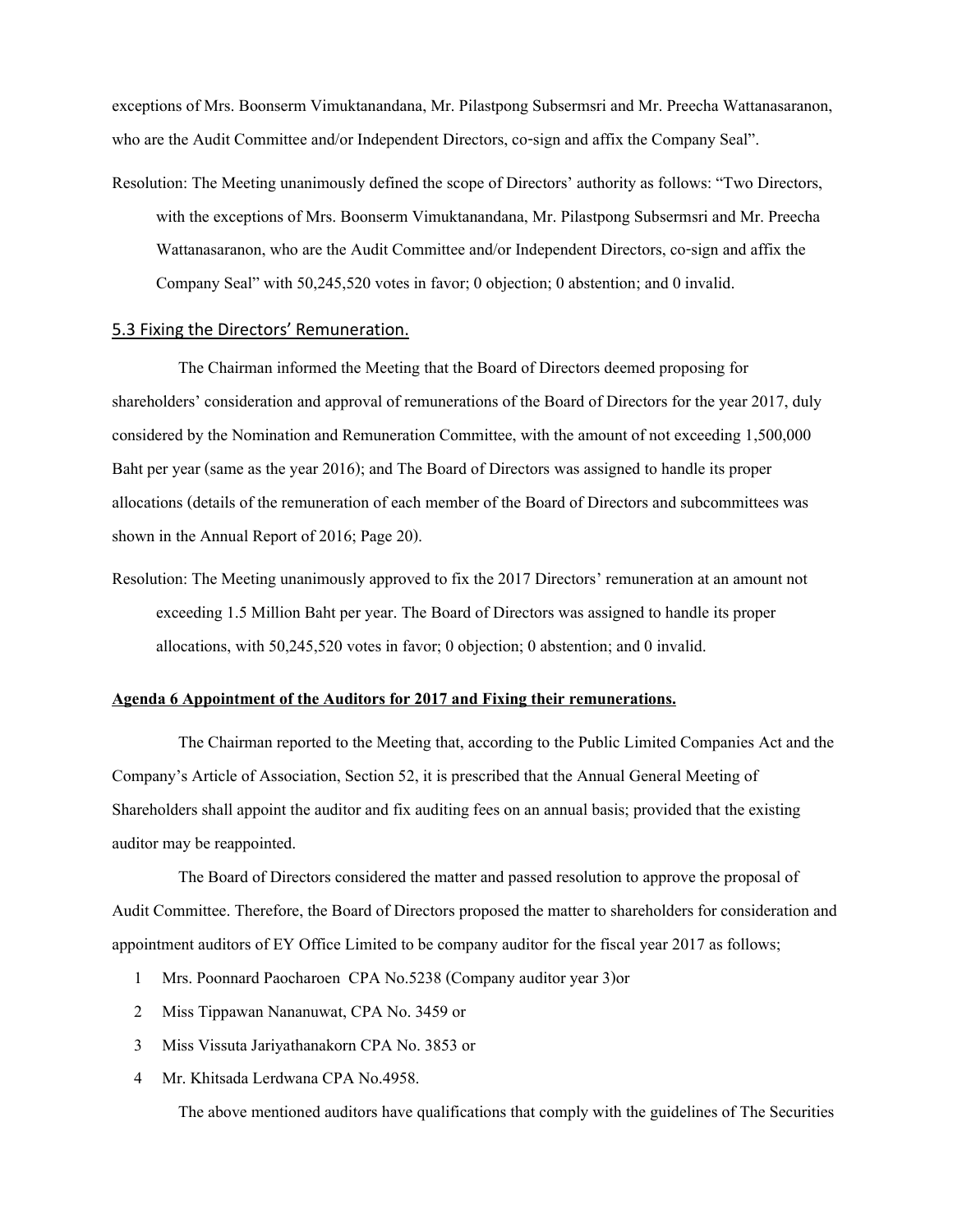and Exchange Commission (SEC). In addition, there is no relationship and/or interest with companies/ subsidiaries/ executives/major shareholders or the related parties. Therefore, they had adequate independence to provide audit and to express their opinions on the Company's financial statements. The Board of Directors considered and fixed the auditing fees, including reviews of financial statements for 3 quarters, amounted to 1,100,000 Baht, increased 80,000 Baht from the year 2016, due to the auditor had extra working hours to review other information to define key audit matters and give opinion in the audit report as defined by Thai Standard on Auditing; there is no other service fees.

(Remarks: The 1,020,000 Baht auditing fee of the year 2016 is 100,000 Baht increased from the approved auditing fee since the auditor had extra working hours to review the annual report to identify material inconsistencies, if any, as defined by Standard on Auditing regarding the auditor's responsibility in relation to other information).

Mr. Anu Wongsankit, a shareholder, asked if the auditing fee increased in accordance with working auditing hours or inflation rate and cost of living.

As assigned by the Chairman, Mrs. Poonnard Paocharoen, the company auditor, clarified the reason of increasing the auditing fee; the increasing audit working hours come from the changes of accounting standards, including requirements of the regulator agencies and the Standard on Auditing defined the auditor's responsibility in relation to other information; the auditor shall read the other information to identify material inconsistencies, if any, with the audited financial statements.

Resolution: The Meeting considered the matter and passed resolution to appoint

- 1. Mrs. Poonnard Paocharoen, CPA No.5238 (company auditor year 3) or
- 2. Miss Tipawan Nananuwat, CPA No. 3459 or
- 3. Miss Vissuta Jariyathanakorn, CPA No.3853 or
- 4. Mr. Khitsada Lerdwana, CPA No.4958

Above auditors are of EY Office Limited as the company auditor of 2017; and to fix the Company's audit fees, including reviews of financial statements for 3 quarters, amounted to 1,100,000 Baht increased 80,000 Baht from the year 2016 and no other service fees, with 50,245,520 votes in favor; 0 objection; 0 abstention; and 0 invalid.

The Chairman informed that the Meeting was completely conducted according to the agenda.

In addition, the Chairman presented the Company's anti-corruption policy and whistle-blowing policy; reasons for not yet to join in volunteer CAC project, but the Company has aware of the importance of implementing not to involve and against corruption: having internal control system, communication channel